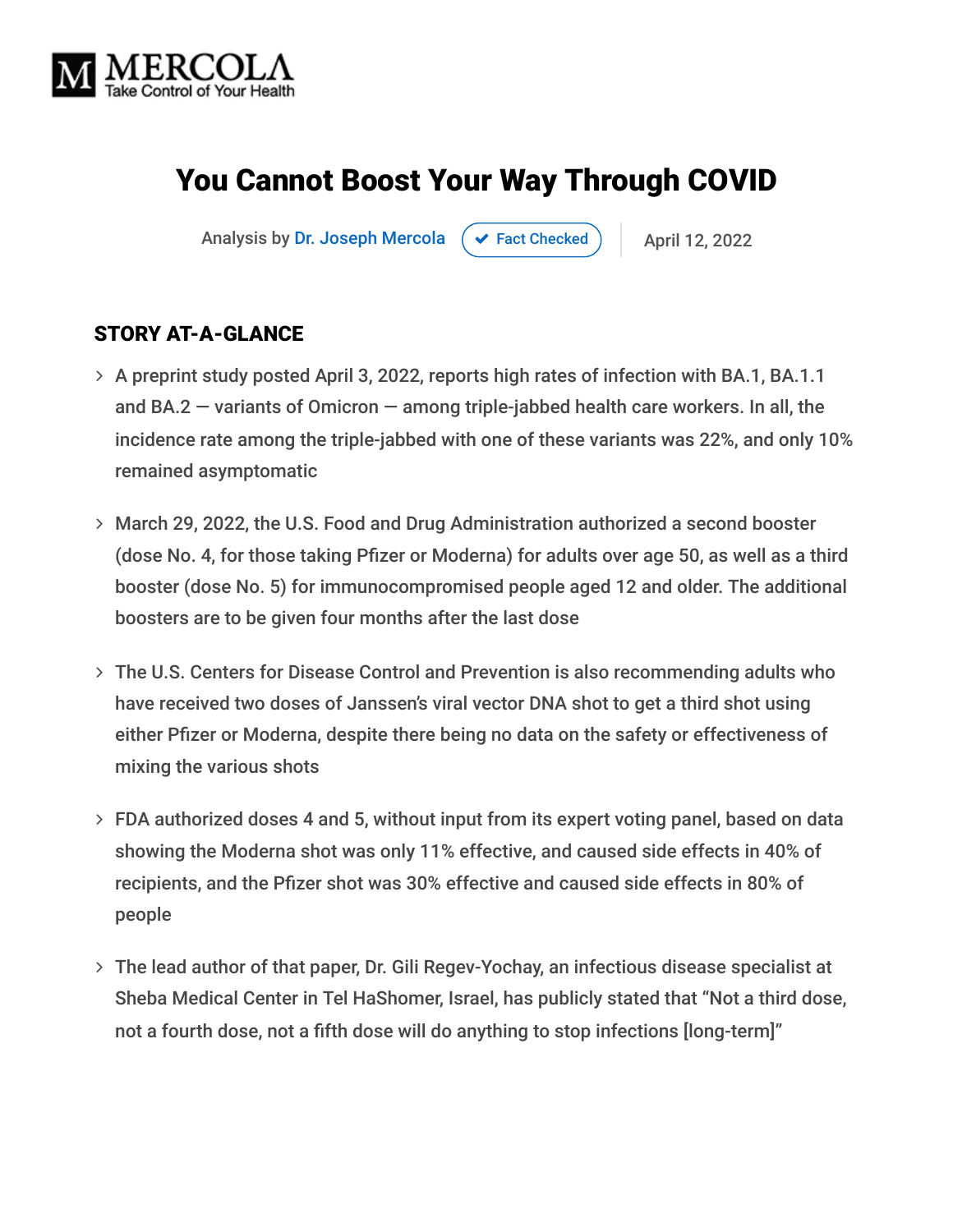That the mRNA-based COVID shot is not a real vaccine is evidenced by the sheer number of "boosters" required to keep COVID-19 at bay. When the injections were released at the beginning of 2021, the promises flowed.

Getting the two-dose regimen was said to be 95% effective and would keep you safe from serious infection. If everyone would just roll up their sleeves and get the jab, the pandemic would be over in no time. By mid-July 2021, just over half the adult U.S. population had received the shot. (Specifically, 56% had received one dose, and 49% were fully vaccinated with two doses.<sup>1</sup>)

Well, before the year was over, reality started setting in, as effectiveness waned $^{2,3,4}$  far more rapidly than anyone expected. What's worse, the shot actually increased the infectivity of the Delta variant, $^5$  and toward the latter part of 2021, hospitals around the world were starting to fill up with "vaccinated" COVID patients. 6,7,8

A preprint study,<sup>9</sup> posted April 3, 2022, also reports high rates of infection with BA.1, BA.1.1 and BA.2  $-$  variants of Omicron  $-$  among triple-jabbed health care workers. In all, the incidence rate among the triple-jabbed with one of these variants was 22%, and only 10% remained asymptomatic. As concluded by the authors:

*"We report high incidence of omicron infections despite recent booster vaccination in triple vaccinated individuals. Vaccine-induced antibody titres seem to play a limited role in risk of omicron infection. High viral load and secretion of live virus for up to nine days may increase transmission in a triple vaccinated population."*

#### FDA Authorizes Fourth and Fifth Doses

In mid-August 2021 — just eight months into the COVID jab campaign — the U.S. Food and Drug Administration authorized the first booster (the third dose of mRNA), starting with the immunocompromised.<sup>10</sup>

Then, March 29, 2022, the FDA cleared a second booster (dose No. 4, for those taking Pfizer or Moderna) for adults over age 50, as well as a third booster (dose No. 5!) for the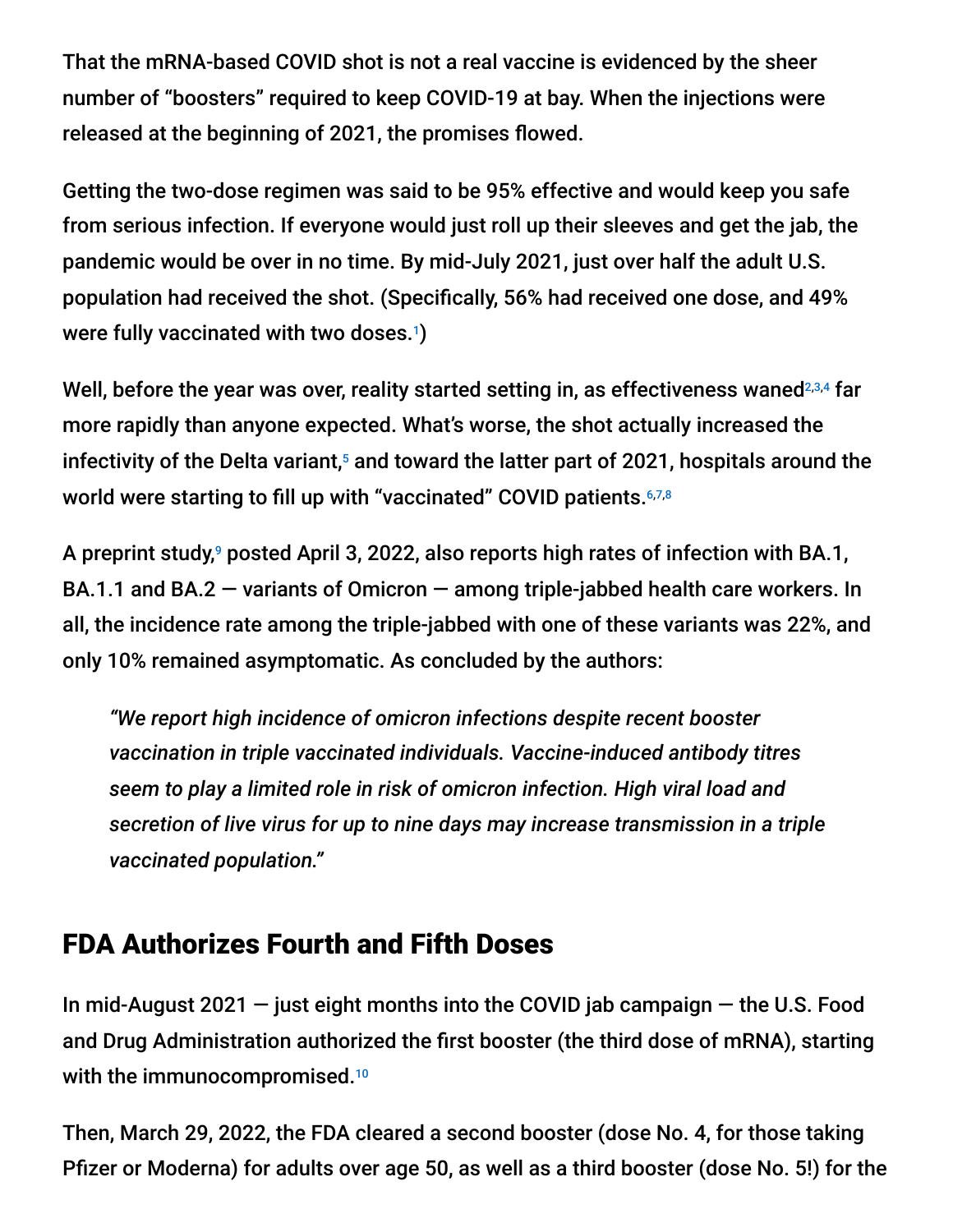immunocompromised aged 12 and older. $11,12}$  The additional boosters are to be given four months after the last dose.

The U.S. Centers for Disease Control and Prevention is also recommending adults who have received two doses of Janssen's viral vector DNA shot to get a third shot using either Pfizer or Moderna.<sup>13</sup> This despite there being ZERO data on mixing the various shots.

# **<sup>66</sup>** FDA authorized doses 4 and 5 based on data<br>showing the Moderna shot was only 11% effective **showing the Moderna shot was only 11% effective, and causing side effects in 40% of recipients, and the Pfizer shot was 30% effective and caused side effects in 80% of people."**

So, in a little over one year, we've gone from "two mRNA jabs will ensure you won't carry the virus or get sick or die of COVID" to "you need a booster every four months and you can still contract, transmit, get sick and die of COVID." At this rate, we're looking at three injections per year, and the fully-jabbed and boosted are still getting sick with COVID.

For example, we recently found out that 7 in 10 "vaccinated" CDC employees got breakthrough infections in August 2021,<sup>14</sup> and Princess Cruises reported an outbreak onboard the Ruby Princess in March 2022, despite a 100% "vaccination" rate among both crew and passengers, plus proof of a negative COVID test prior to boarding.<sup>15</sup> As noted by Robert F. Kennedy Jr. in the video above, "it's time to follow the science."

## COVID Policy Has Nothing To Do With Science

Remarkably, the FDA made the decision to approve another booster without convening its expert voting committee, as is the norm. As noted by Dr. Marty Makary in a Wall Street Journal op-ed:<sup>16</sup>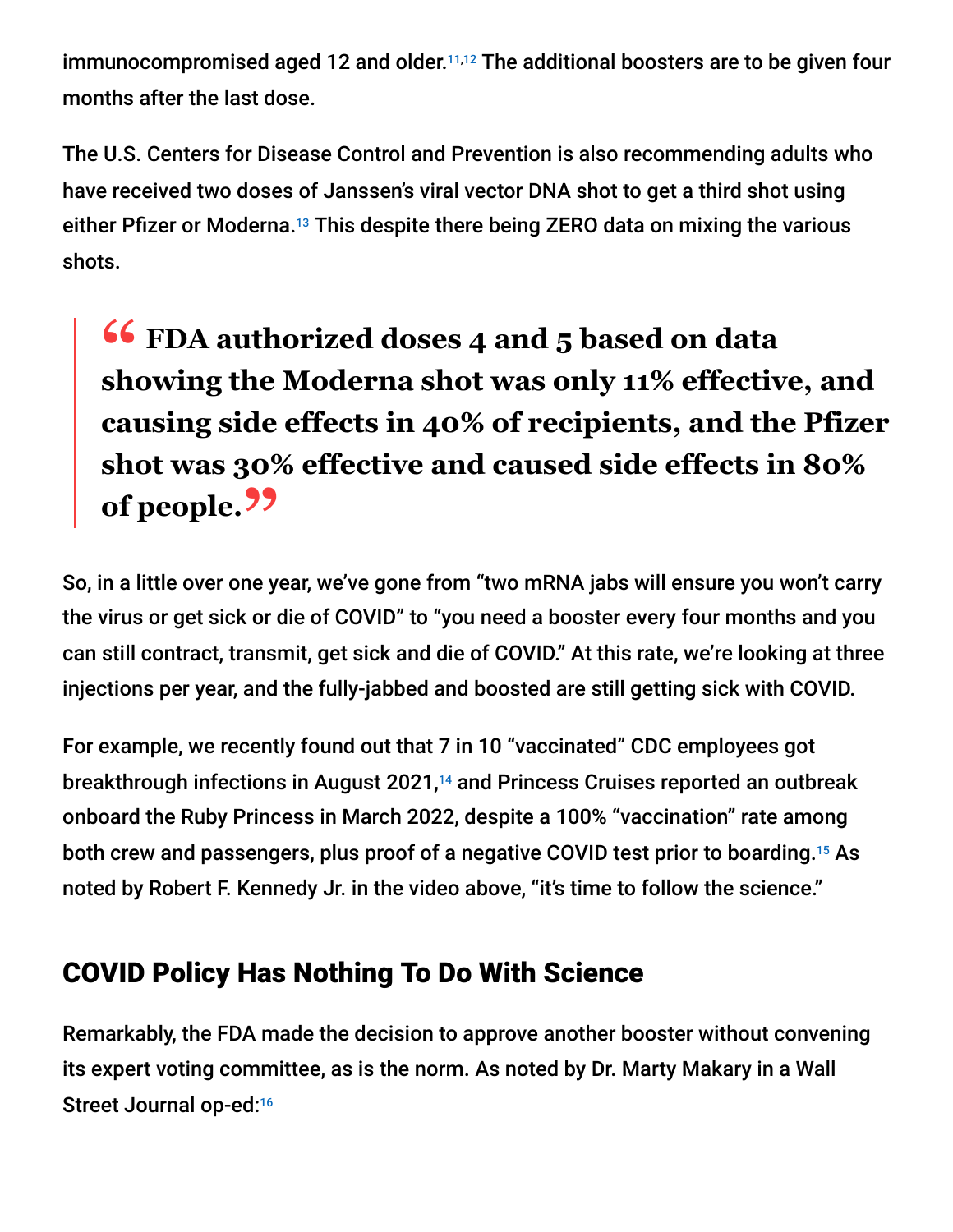*"The Food and Drug Administration last week authorized Americans 50 and over to get a fourth COVID vaccine dose. Some of the FDA's own experts disagree with the decision, but the agency simply ignored them.*

*It will convene its advisory committee this Wednesday [April 6, 2022] to discuss future vaccine needs. That's like having lawyers present arguments to a judge who's already issued a verdict ... Decisions like this only reinforce the perception that COVID policy is driven by groupthink and politics."*

Even Dr. Paul Offit, whose faith in vaccines is legendary, expressed surprise and dismay at the FDA's decision to move forward without holding an open meeting to allow experts to comment on the data. He told CNBC: 17

*"It's just sort of fait accompli. So, is this the way it works? We talk endlessly about how we follow the science — it doesn't seem to work out that way."*

Dr. Peter Hotez, another well-known vaccine pusher, has also expressed concern about the continued booster trend. He told CNBC that vaccine policy should not merely be based on keeping people out of the hospital, but should also seek to prevent COVID infection and "long COVID."

He pointed out that the effectiveness of the third dose against hospitalization from Omicron infection has been shown to decline from 91% to 78% in just four months. "That gives me pause for concern that the boosters are not necessarily holding up as well as we'd like," he said. It is really hard to believe that both of these vaccine pushers are actually waking up and beginning to question the narrative.

#### FDA's Decision Based on Shockingly Bad Data

The FDA reportedly based its decision to authorize doses 4 and 5 on Israeli data posted on the preprint server medRxiv, February 15, 2022.<sup>18,19</sup> What evidence was provided in this as yet non-peer-reviewed study that was compelling enough to circumvent the voting committee and public comment? According to the authors: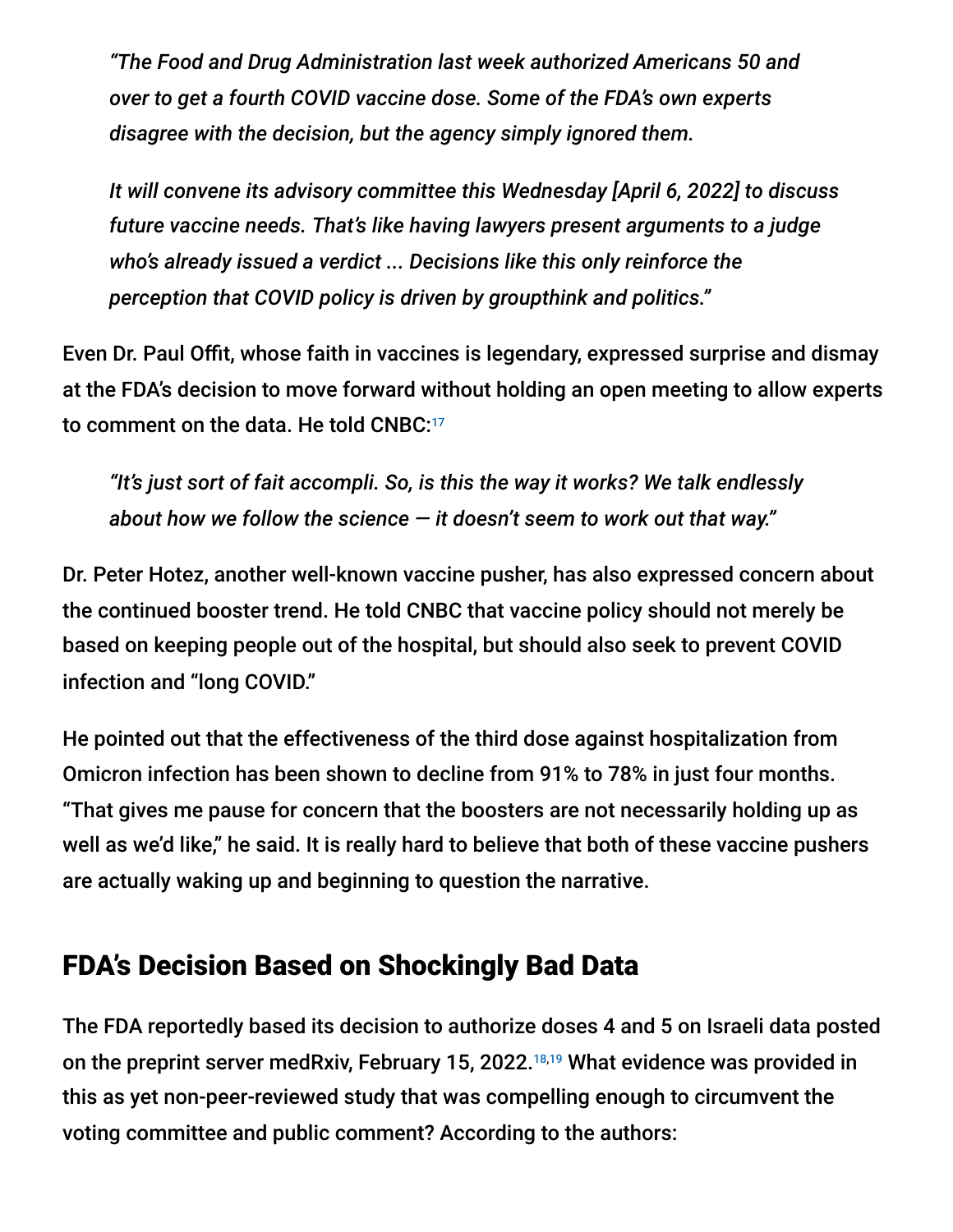*"Breakthrough infections were common, mostly very mild, yet, with high viral loads. Vaccine efficacy against infection was 30% and 11% for BNT162b2 [Pfizer] and mRNA1273 [Moderna], respectively. Local and systemic adverse reactions were reported in 80% and 40%, respectively."*

This is worth repeating. FDA authorized doses 4 and 5 based on data showing the Moderna shot was only 11% effective, and caused side effects in 40% of recipients, and the Pfizer shot was 30% effective and caused side effects in 80% of people. I know, you are probably shaking your head, saying, "What?!" That's beyond astounding.

The FDA is charged with confirming that medical products are safe and effective. By authorizing the fourth and fifth COVID shots with abysmal effectiveness and sky-high adverse reaction rates they make it abundantly clear that that they are a completely captured agency and have completely abrogated their responsibility for public health.

The lead author of that paper, Dr. Gili Regev-Yochay, and infectious disease specialist at Sheba Medical Center in Tel HaShomer, Israel, has even publicly stated that "Not a third dose, not a fourth dose, not a fifth dose will do anything to stop infections [long-term]." 20

## Experts: We Cannot Boost Our Way Out of the COVID Pandemic

In an April 4, 2022, article, Forbes staff reporter Robert Hart writes: 21

*"While a fourth dose appears to be beneficial at preventing serious illness in older or high-risk people, Dr. Amesh Adalja, a senior scholar at the Johns Hopkins Center for Health Security, told Forbes that repeated boosting is not 'a viable strategy' and it's not clear that younger groups without high-risk health conditions 'benefit much from even third doses.'"*

Professor Deepta Bhattacharya, an immunologist at the University of Arizona, agrees, saying the current strategy is "not sustainable." Similarly, Dr. Dan Barouch, a physician and vaccine researcher at Harvard Medical School, told Hart that getting a booster shot every three to six months is impractical for wealthy countries and "simply not possible" in poorer ones.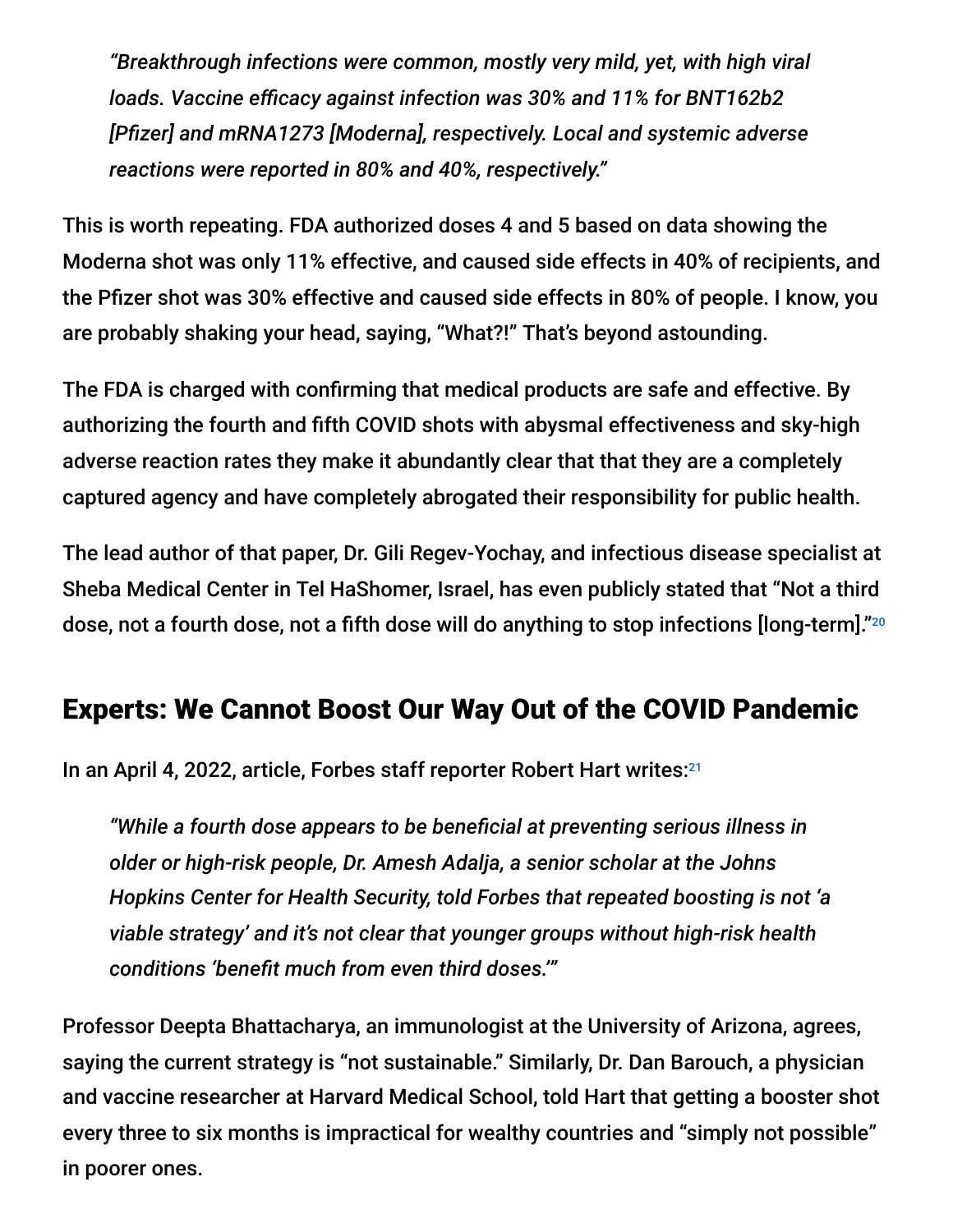What we really need, Barouch said, is "vaccines with better durability." John P. Moore, professor of microbiology and immunology at Weill Cornell Medicine also weighed in, telling Hart he doesn't think we can "simply boost our way out of the pandemic."

## Regions With Low COVID Jab Rates Have Fared Well

Adding to suspicions that the COVID jabs aren't doing much of anything is the fact that areas with low injection rates, such as Africa, have fared no worse than those with very high rates.

As reported by The New York Times,<sup>22,23</sup> the Kamakwie district in Sierra Leone has registered a total of just 11 COVID cases since the beginning of the pandemic, and no deaths. Sierra Leone, in total, has had just 125 COVID deaths since the pandemic was declared. This, despite gathering for large weddings, concerts and football matches without masks.

Bill and Melinda Gates went on record early on in the pandemic stating Africa would be destroyed by COVID unless we made a concerted effort to get the COVID jab to them.

Their greed-fueled prediction turned out to be completely false, and while the African Union has been pushing to reach a 70% injection rate in West and Central Africa, the low incidence of COVID has sparked arguments against continuing the injection campaign this year, as health care funds are needed for other far more common ailments, such as malaria, HIV/AIDS and tuberculosis.

Importantly, Africa wasn't spared because SARS-CoV-2 didn't sweep through it, because it did in spades. Studies looking at blood samples reveal two-thirds of the population in sub-Saharan countries have antibodies against SARS-CoV-2 — evidence that they were exposed, recovered and developed the best protection possible — natural immunity. 24,25

Areas with more reliable death registries and other data collection, such as South Africa, do show excess deaths during 2020 and 2021, which are being attributed to COVID. But by the third quarter of 2021, only 4% of Africans had received the jab and, by and large, it seems they are far better off because of it.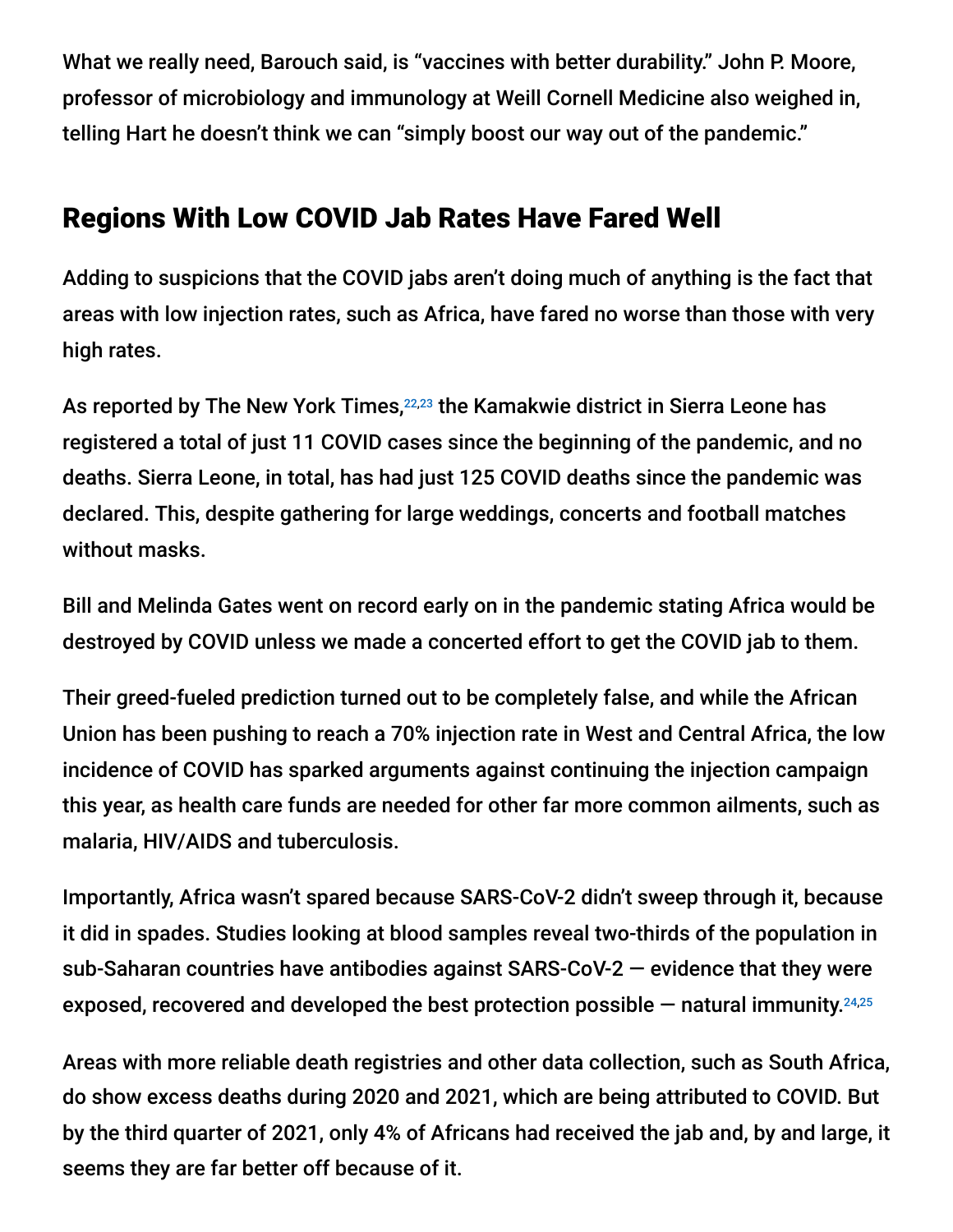As noted by Del Bigtree in the featured Highwire video, the shots have basically decimated the immune function of those who took them, and the FDA has no other plan or option now than to roll out a never-ending series of boosters to "top up" people's immune defenses, even if it's only to a slight degree. They have nothing else. The damage is done.

## COVID Shots 'Proven to Cause More Harm Than Good'

While the official narrative is that the COVID shots may be "less than perfect but still better than the alternative" (i.e., getting the infection when you're unvaccinated), immunologist Dr. Bart Classen published a study $^{26}$  in the August 2021 issue of Trends in Internal Medicine, disputing this claim.

The study,<sup>27</sup> "U.S. COVID-19 Vaccines Proven to Cause More Harm than Good Based on Pivotal Clinical Trial Data Analyzed Using the Proper Scientific Endpoint, 'All Cause Severe Morbidity,'" details a core problem with the Pfizer, Moderna and Janssen (Johnson & Johnson) trials.

All three employed a surrogate primary endpoint for health, namely "severe infections with COVID-19." This, Classen says, "has been proven dangerously misleading," and many fields of medicine have stopped using disease-specific endpoints in clinical trials and have adopted the far superior endpoint "all-cause mortality and morbidity".

The reason for this is because if a person dies from the treatment or is severely injured by it, even if the treatment helped block the progression of the disease they're being treated for, the end result is still a negative one. The COVID jab would fare very poorly using this metric.

To offer an extreme example of what you can do with a disease-specific endpoint, you could make the claim that shooting people in the head is a cure for cancer, because no one who got shot in the head died from cancer. When reanalyzing the clinical trial data from these COVID shots using "all-cause severe morbidity" as the primary endpoint, the data reveal they actually cause far more harm than good.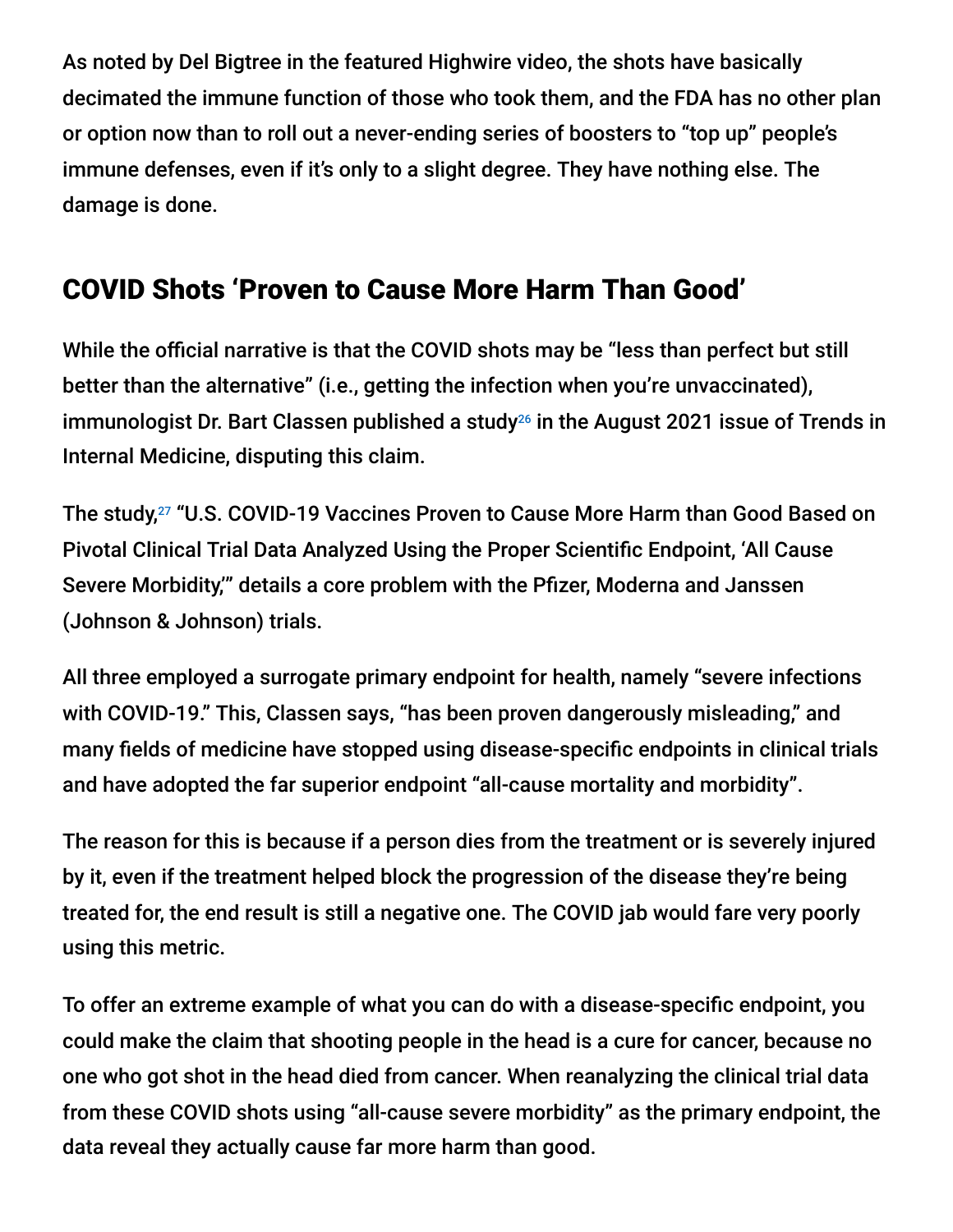The proper endpoint was calculated by adding together all severe events reported in the trials, not just COVID-19 but also all other serious adverse events. By doing this, severe COVID-19 infection gets the same weight as other adverse events of equivalent severity. According to Classen:<sup>28</sup>

*"Results prove that none of the vaccines provide a health benefit and all pivotal trials show a statistically significant increase in 'all cause severe morbidity' in the vaccinated group compared to the placebo group.*

*The Moderna immunized group suffered 3,042 more severe events than the control group. The Pfizer data was grossly incomplete but data provided showed the vaccination group suffered 90 more severe events than the control group, when only including 'unsolicited' adverse events.*

*The Janssen immunized group suffered 264 more severe events than the control group. These findings contrast the manufacturers' inappropriate surrogate endpoints:*

*Janssen claims that their vaccine prevents 6 cases of severe COVID-19 requiring medical attention out of 19,630 immunized; Pfizer claims their vaccine prevents 8 cases of severe COVID-19 out of 21,720 immunized; Moderna claims its vaccine prevents 30 cases of severe COVID-19 out of 15,210 immunized.*

*Based on this data it is all but a certainty that mass COVID-19 immunization is hurting the health of the population in general. Scientific principles dictate that the mass immunization with COVID-19 vaccines must be halted immediately because we face a looming vaccine induced public health catastrophe."*

To make the above numbers more clear and obvious, here are the prevention stats in percentages:

- Pfizer 0.00036%
- Moderna 0.00125%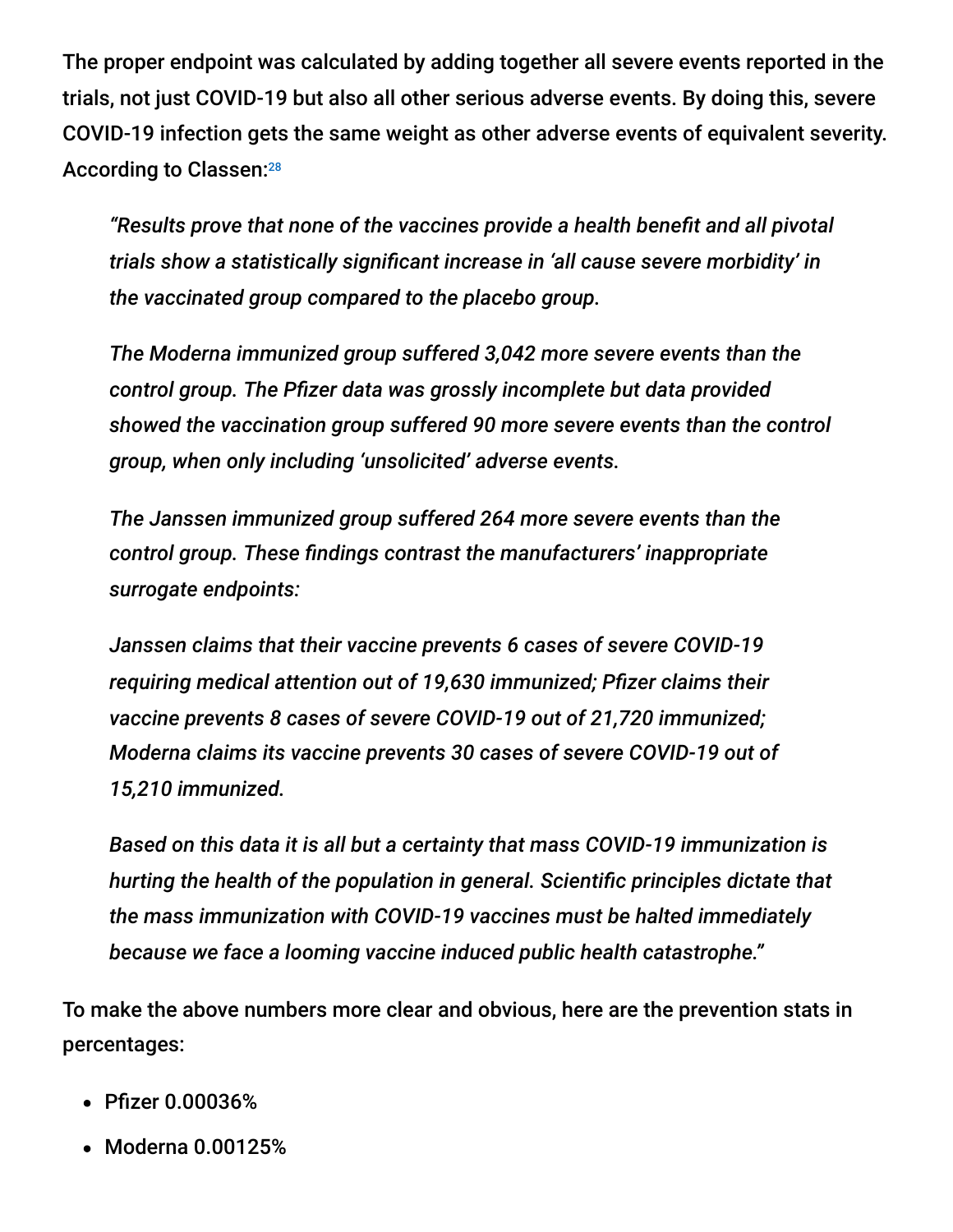Janssen 0.00030%

We also have a cost-benefit analysis $^{29}$  by Stephanie Seneff, Ph.D., and researcher Kathy Dopp, published in March 2022, which shows the COVID jab increases children's risk of dying from COVID infection. Children under 18 are also 51 times more likely to die from the jab than they are to die from COVID if not vaccinated.

Jamie Jenkins,<sup>30</sup> former head of health and labor market analysis at the British Office for National Statistics, has also revealed that 4 million doses must be administered to children, 5 to 11 years of age, to prevent a single ICU admission in this age group. 31

Assuming two doses per child, that means 2 million children must take their chances with serious and potentially lifelong side effects to prevent a single child from requiring intensive care due to COVID-19.

But you may be relieved to know that at least the pharma companies will be earning tens of billions of dollars from this recommendation. The COVID jabs are, without a doubt, the most financially successful pharma product in the history of the world. And the icing on the cake? Everyone, from the manufacturer to the person who administers the shot, has complete immunity from any prosecution for their nefarious plan to destroy the health of children.

## Menstrual Problems Among Transgendered

One side effect that has made headlines in alternative media over the past year is abnormal bleeding and menstrual irregularities. For example, vaginal bleeding has been reported both in children who aren't old enough to begin menstruation and in postmenopausal women.

Now, an online survey by researchers at Washington University in St. Louis reveals transgendered people are also reporting breakthrough menstruation, despite being on menstruation-suppressing hormones. As reported by Newswise: 32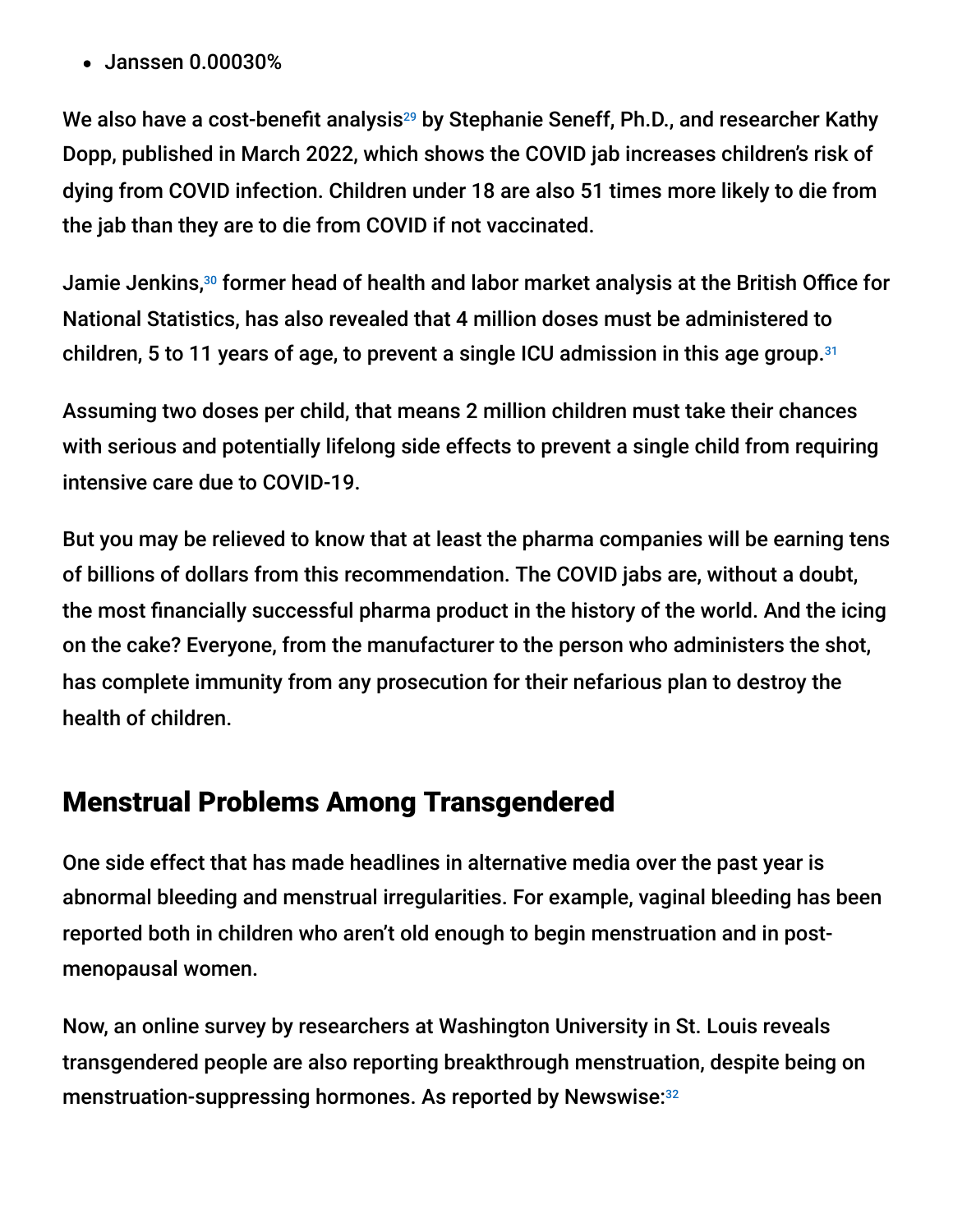*"The study is the first to examine vaccine-associated breakthrough bleeding in people who take testosterone or other hormones that suppress menstruation. The research focuses on individuals with a range of gender identities such as transgender, nonbinary or gender-fluid.*

*Previous studies of COVID-19 vaccine related menstrual symptoms have largely focused on cisgender (cis) women, those whose gender identity matches the female gender they were assigned at birth ...*

*Out of over 160,000 survey respondents, the researchers identified 552 people who said they used testosterone or other gender-affirming hormones and did not usually menstruate. Most of these respondents (84%) selected more than one gender category, with 460 identifying as transgender, 373 specifying man or man identified, 241 identifying as non-binary and 124 indicating they were genderqueer/gender non-conforming.*

*One-third of these respondents reported breakthrough bleeding after receiving a COVID-19 vaccine, 9% reported chest or breast soreness and 46% reported having other symptoms they would usually associate with a period, such as cramping and bloating.*

*Some respondents used the survey's open-ended text boxes to report significant negative mental health impacts in response to their period symptoms, including anxiety, depression, gender dysphoria, panic attacks and suicidal ideation ...*

*'I hope that discussing these findings openly allows people to know that this could be a side effect so they can prepare appropriately,' said [lead author Katharine] Lee.*

*'This is especially important given the fact that some people described mental health outcomes like anxiety, depression and suicidal ideation as responses to unexpected breakthrough bleeding after vaccination.'"*